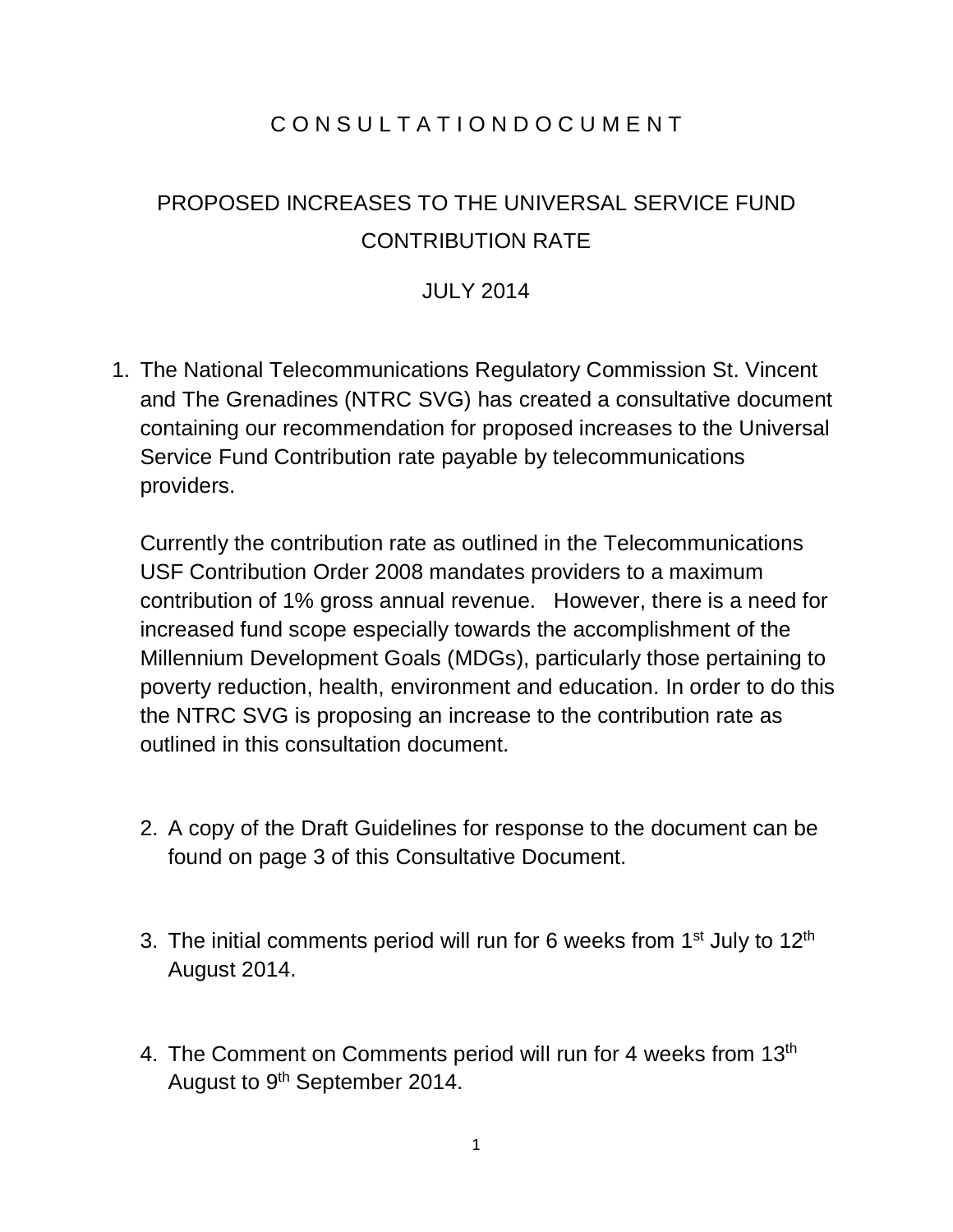5. Following the Comments on Comments period, the NTRC will take all comments into consideration in finalizing our recommendation to the minister to amend our current regulations.

6. All responses to this Consultative Document should be written and sent by post, fax or e-mail to: -

Director / Secretary NTRC P.O. Box 2368 Kingstown St. Vincent and the Grenadines Fax: 1-784-457-2279 Email: ntrc@ntrc.vc

Disclaimer

This consultative document does not constitute legal, commercial or technical advice.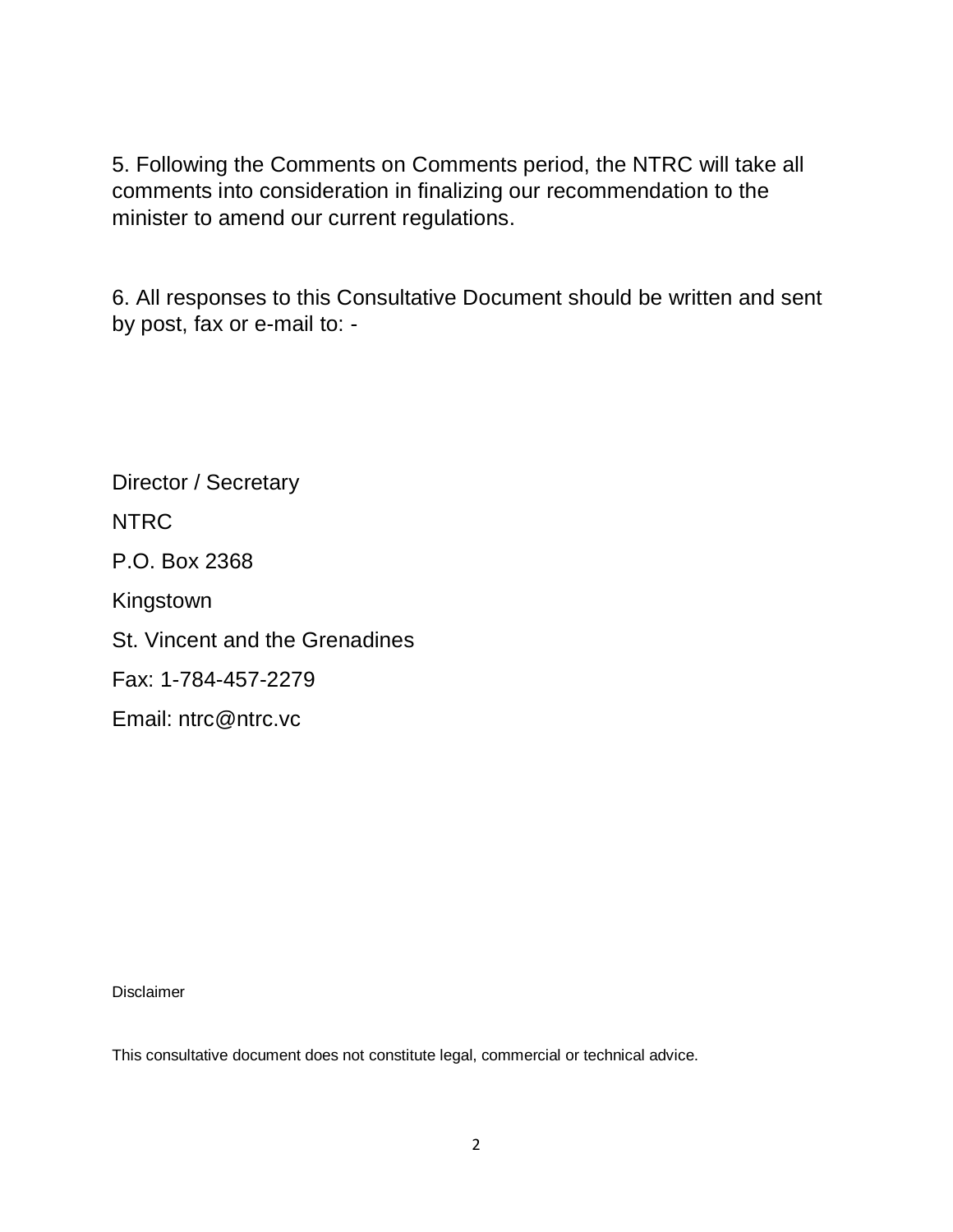# Suggested Guidelines for Responses to Consultations

In order to promote faster processing of views expressed and to reduce administrative lags in the consultation processes, the NTRC hereby recommends that parties desirous of responding to the consultation follow the procedures outlined below. The NTRC will be grateful if commenting parties could please observe these guidelines as much as possible.

- 1) Responses to consultations should be clearly labeled as a response to the "NTRC / USF Proposal to Increase the USF Fund Contribution Rate".
- 2) The response should contain; the Name of the commenting Party/Licensee/NTRC, respective address and contact information. This will enable the NTRC SVG to clarify any comments where necessary, or to facilitate follow-up dialog by the NTRC SVG where required.
- 3) All comments should be submitted in a separate PDF document with the appropriate reference to page and section of document.
- 4) Provide all supporting documents in justification of your recommendations.

The NTRC SVG is grateful to those parties adopting the recommended guidelines for submitting comments.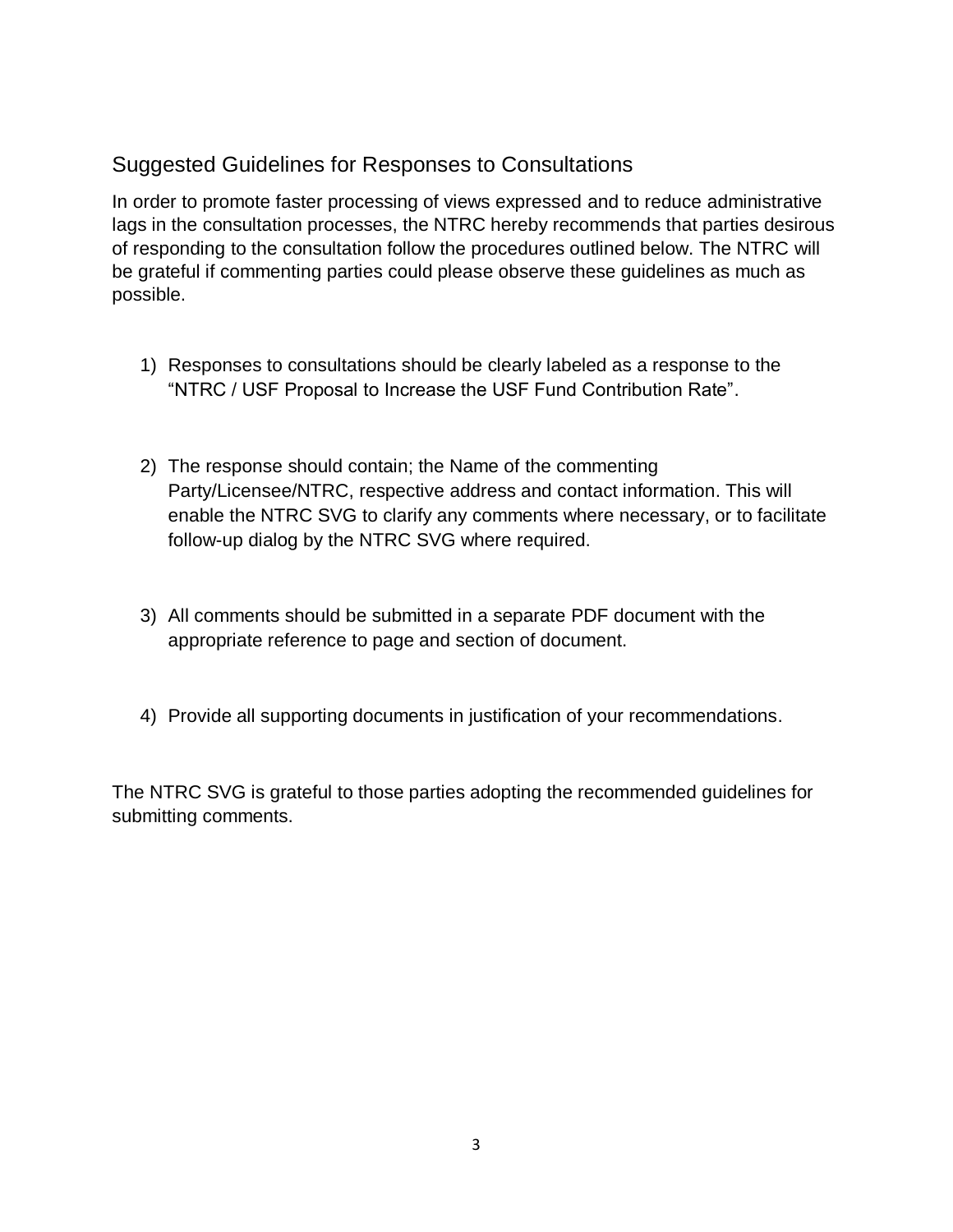National Telecommunications Regulatory Commission

St. Vincent and the Grenadines

Proposed Increases to the Universal Service Fund contribution Rate in Saint Vincent and the Grenadines.

Consultation Paper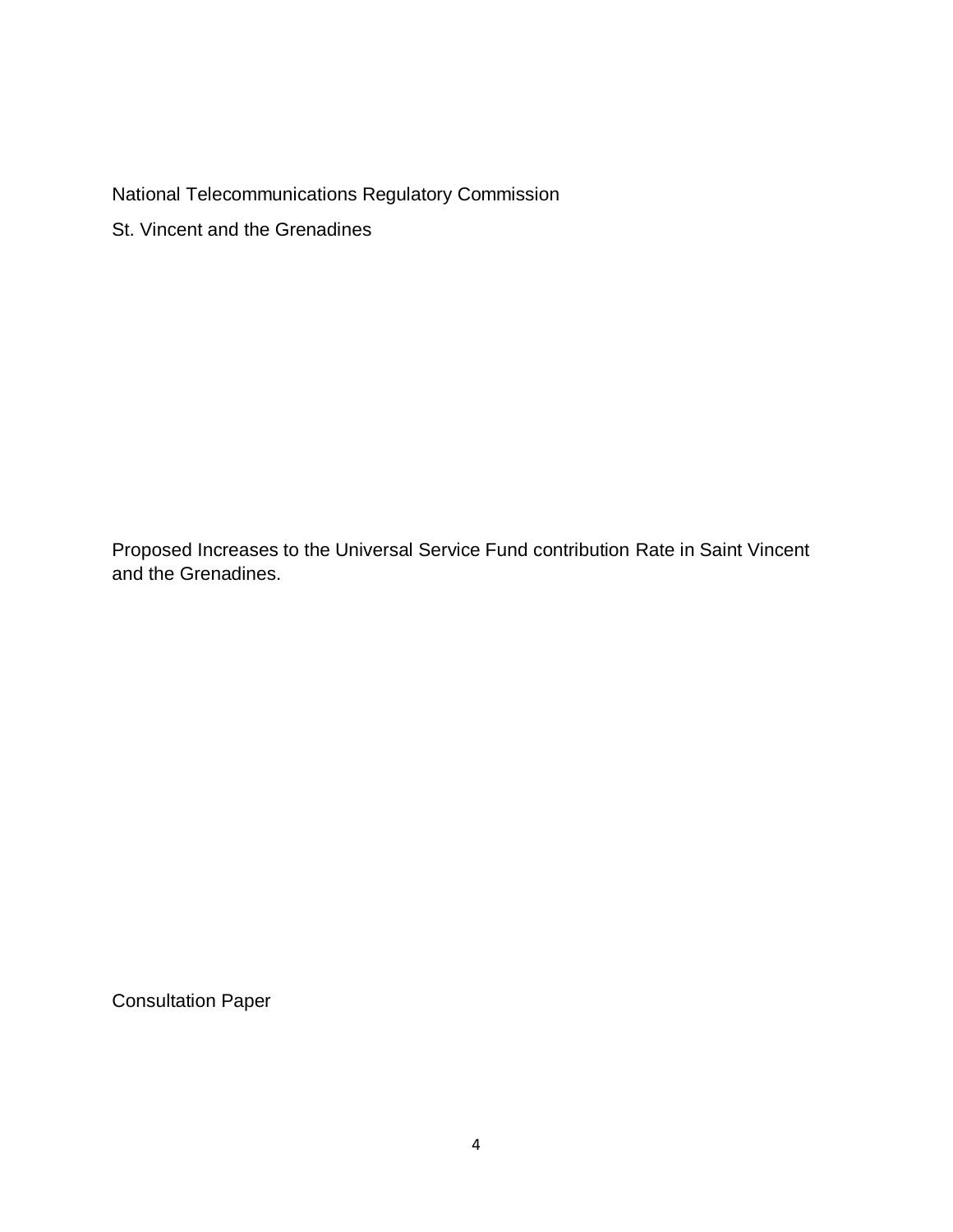#### **1. Introduction**

In today's hyperconnected, hypercompetitive world, propelled by the forces of globalization, it is very rare for countries to progress economically, without significant investments in Information and Communication Technology (ICT). The importance of ICT in facilitating and cultivating development and economic competitiveness has become so profound that modern day economists have labelled it a factor of production among the classical factor inputs: land, labour, capital and enterprise. The Government of St. Vincent and the Grenadines recognizes the growing importance of ICT especially towards the accomplishment of the Millennium Development Goals (MDGs), particularly those pertaining to poverty reduction, health, environment and education through:

- i. The creation of economic opportunities;
- ii. The effective and efficient management of processes which deliver basic but essential service, including education and healthcare at reduced cost and with increased coverage;
- iii. The development of human and technical capacity to measure, monitor and report progress on the goals (MDGs) and strategies to achieve those goals.

The Government is also cognizant of the fact that although its efforts towards enabling more competition in the market for ICT service provision, with its attendant benefits, have proven fruitful thus far, the challenges confronting the sector, particularly those related to the digital divide gaps, will never be solved by relying only on market oriented solutions. In 2008, the Government established the Telecommunications (Universal Service Fund) Regulations. The Universal Service Fund was established in 2001 under section 42 of the Telecommunications Act (CAP 418) of the Revised Laws of St. Vincent and the Grenadines, 2009, with a defined mandated to facilitate projects aimed at closing the connectivity gaps in SVG and facilitating training and content development. The Fund is managed by the National Telecommunications Regulatory Commission (NTRC) which collects, disburses and makes relevant decisions with regards to the proper and effective management of the Fund.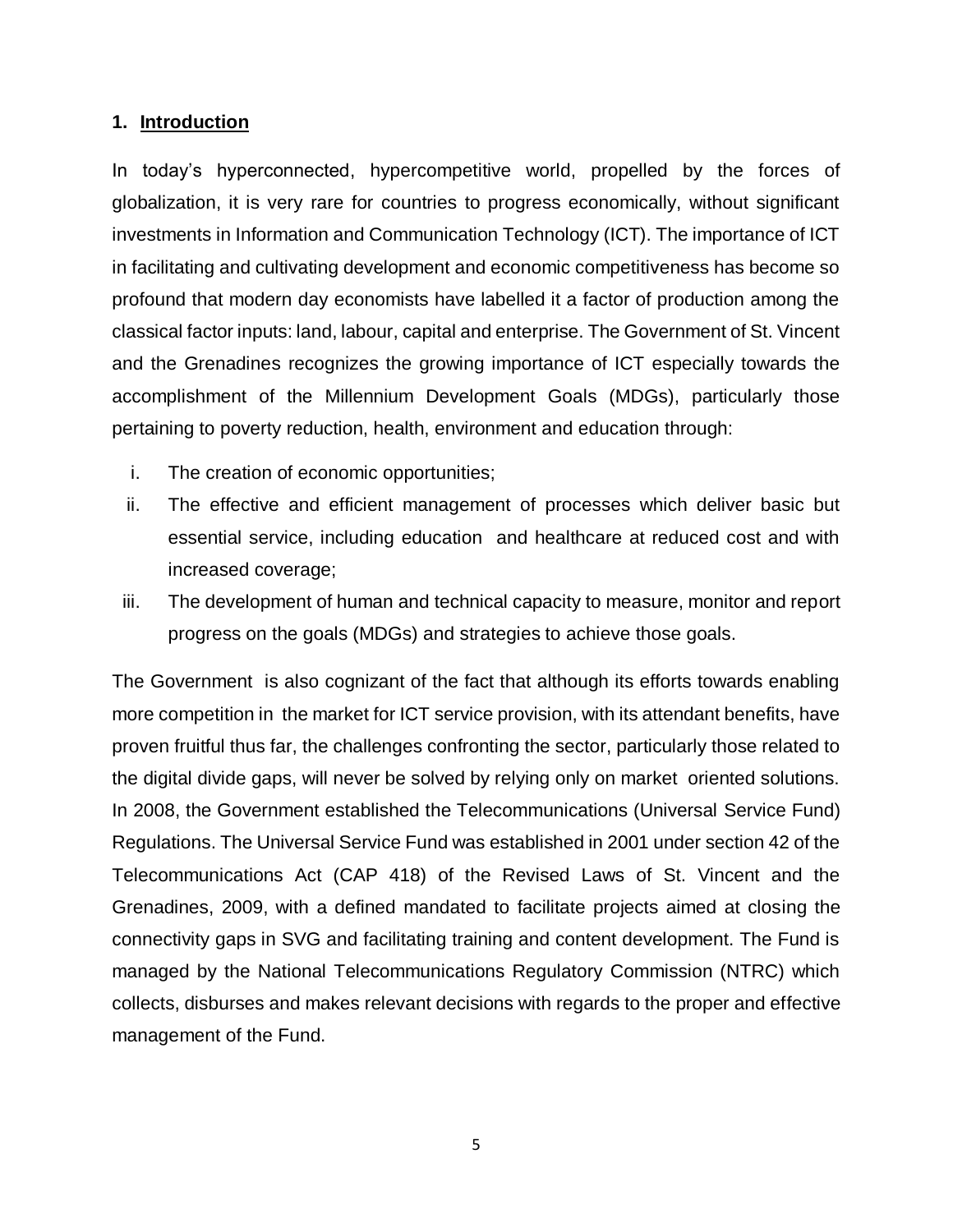To operate the Fund, 1% of the gross revenue of the service providers is collected annually. Through its successful efforts that gazetted the Telecommunications Regulations, the NTRC has been able to collect these contributions in a timely manner since 2008. In spite of this very low percentage, the USF has documented success in the implementation of several initiatives since its establishment. Specifically, seven projects have been financed under the Universal Service Fund:

- **1)** In December 2010, the Internet Project was signed. This project resulted in twelve (12) Learning Resource Centers being equipped with interior and exterior wireless high speed internet connections, nine (9) rural schools were outfitted with exterior high speed wireless Internet connections, four (4) Community Centers were outfitted with interior and exterior wireless internet access points with the Chapman's and Orange Hill's Centers being additionally equipped with five (5) Desktop computers each. In Addition, three (3) other Community Centers were outfitted with interior and exterior wireless Internet access points and five (5) Desktop computers each. This project was implemented by LIME and cost an estimated EC\$427,608.98. The NTRC commissioned all of the services and equipment at the 28 community locations under this project on July 6th 2011. The project is for a period of five years.
- **2)** On June 6, 2012, the Schools Project, which provides internet services to all 107 educational institutions via interior and exterior high-speed wireless to each location, was commissioned. Implemented by LIME, the cost of this project totaled EC\$5,230,623.00. The contract was signed on June 7, 2011 and will be for a five year period.
- **3)** The Payphone Project was signed on December 2, 2011 for a total of \$1,337,322.37. As a result, 25 payphones have been installed at various locations including tourism sites, beaches and at points along the main road. In addition, Internet access has been provided at these tourism sites and beaches. This project was implemented by LIME and will be for a period of five years.
- **4)** In November 2012, the Maritime Project was commissioned. This Global Maritime Distress and Safety System (GMDSS) allows access to both emergency and non-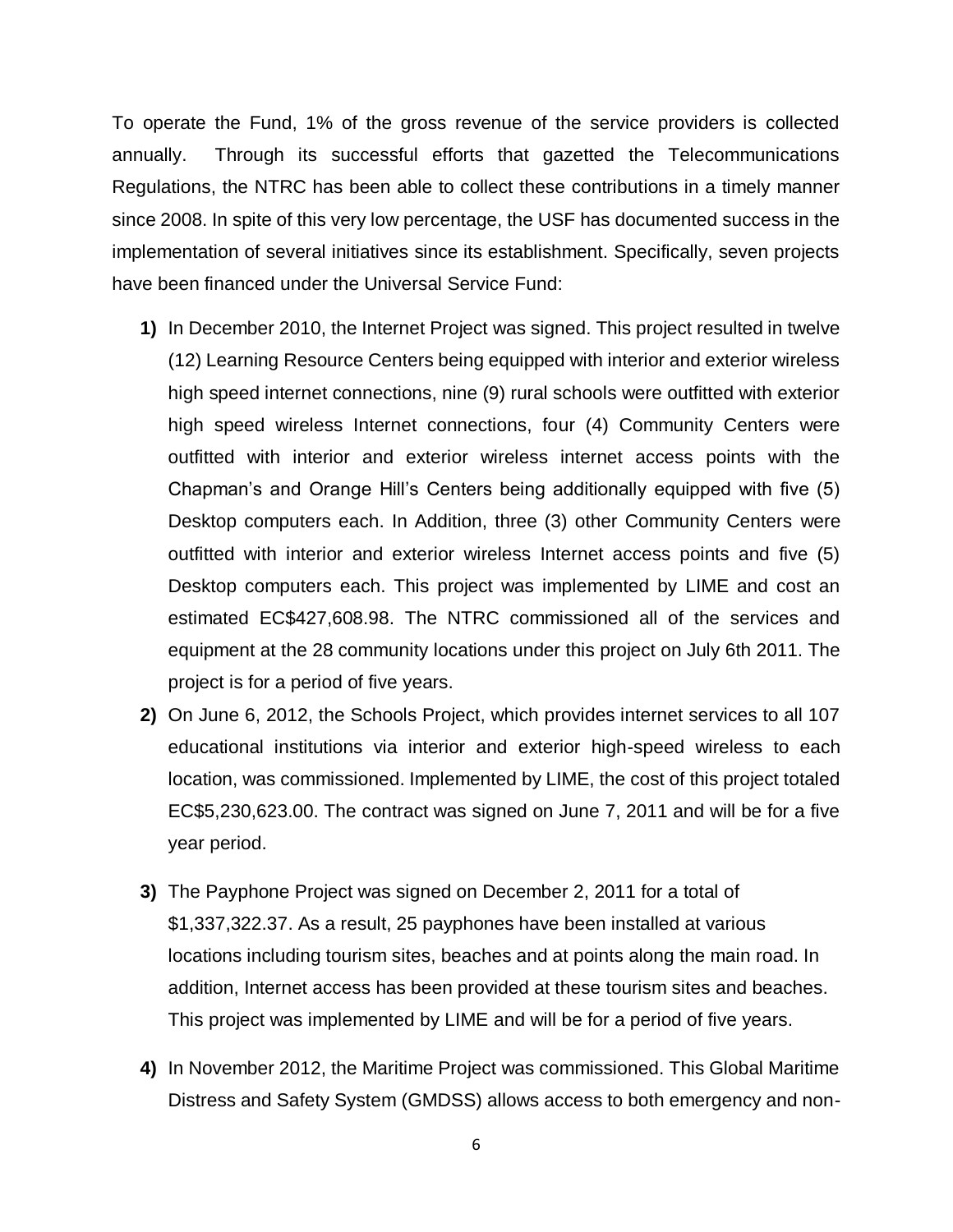emergency communications from maritime areas within St. Vincent and the Grenadines. An equipment contract, costing EC\$1,125,781.00, was signed on December 20<sup>th</sup> 2011 and a contract was entered into with LIME on November 20th 2012 for the provision of maintenance of the system for a period of 5 years – the second phase.

- **5)** On November 20<sup>th</sup> 2012, the contract for the Police and Health Center Project was signed. This project is aimed at providing wireless Internet access at all 29 Police stations and 42 Health Centers throughout St. Vincent and the Grenadines at a minimum speed of 8 Mbps for a total cost of EC \$711,015.00. It is being implemented by Karib Cable and is for a two year period.
- 6) On November 20<sup>th</sup> 2012, the contract for the Community Center Project was signed. This project is geared towards providing free wireless Internet access at 14 Community Centers in various communities throughout St. Vincent and the Grenadines at a minimum speed of 8 Mbps for a total of \$119,503.27 EC. It is being implemented by Karib Cable covering a two year period.
- **7)** On November 20<sup>th</sup> 2012, the contract for the SMART project was signed. It is anticipated that this project, among other initiatives, will facilitate the necessary infrastructure and platforms at the St. Vincent and the Grenadines Community College that will enable the institution the capacity to offer its existing and new courses and programmes online and in real time. In addition, 340 households are expected to benefit from subsidized internet access at a price of \$10 per month for a maximum of 2 years. This project is estimated to be executed for a total of EC\$1,698,994.00 and is being implemented by LIME for a five year period.

As the evidence shows, the NTRC has done a lot with the very little it has collected through the Universal Service Fund. While this paints a positive picture of the works undertaken with the USF, the NTRC is very conscious that the reality of large connectivity gaps still persists in St. Vincent and the Grenadines. There is the need for increase scope of the fund to target more local content development and ICT training initiatives in addition to filling the connectivity gaps. Furthermore, they are cognizant that much work is needed to put the country on a path that would enable it to achieve its Millennium Development Goals (MDGs) while at the same time remaining sustainable in the face of increased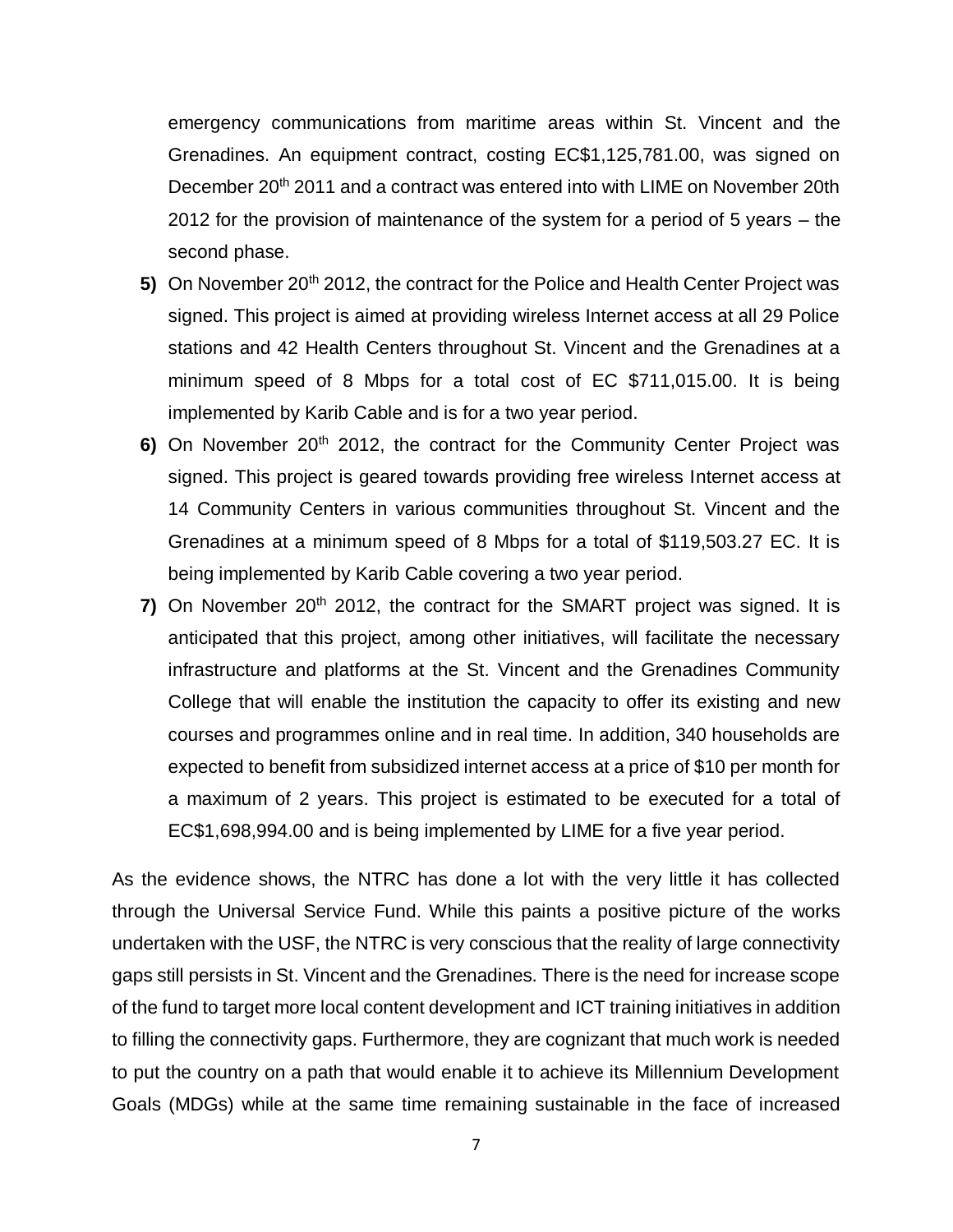international competition and globalization. The NTRC has outlined the following priority objectives for the upcoming year:

- 1. The development of a project which will assist in emergency communication during times of natural or manmade disasters either at the national level or at the community level.
- 2. The development of a project to introduce wireless internet access and voice communications capabilities at two remote locations frequently visited by locals and tourists.
- 3. A project to increase the amount of rural internet access points throughout the country. This project will place additional free wireless internet access points in different villages throughout the country.
- 4. A project to provide wireless internet access at playing fields and hard courts throughout the country. This project will focus on providing wireless internet access to persons going to the various playing fields throughout the country.
- 5. A project to provide basic computer training to individuals throughout St. Vincent and the Grenadines. This project will provide training to individuals of various ages who have little to no computer literacy skills.
- 6. A project to provide computers and internet access at subsidized rates to needy individuals throughout St Vincent and the Grenadines.
- 7. A project to outfit community libraries throughout the country with computers and internet access.
- 8. A second project to expand the number of payphones and security cameras available nationwide at critical locations. The scope of the first project had to be reduced due to funding constraints.
- 9. A project to facilitate the increase of the current average speeds offered by our telecommunication service providers to households. Of special importance is upload speeds. Without proper upload speeds proper two way communication is limited.
- 10.A project to provide high speed internet access to the specific groups of individuals within targeted communities throughout St Vincent and the Grenadines.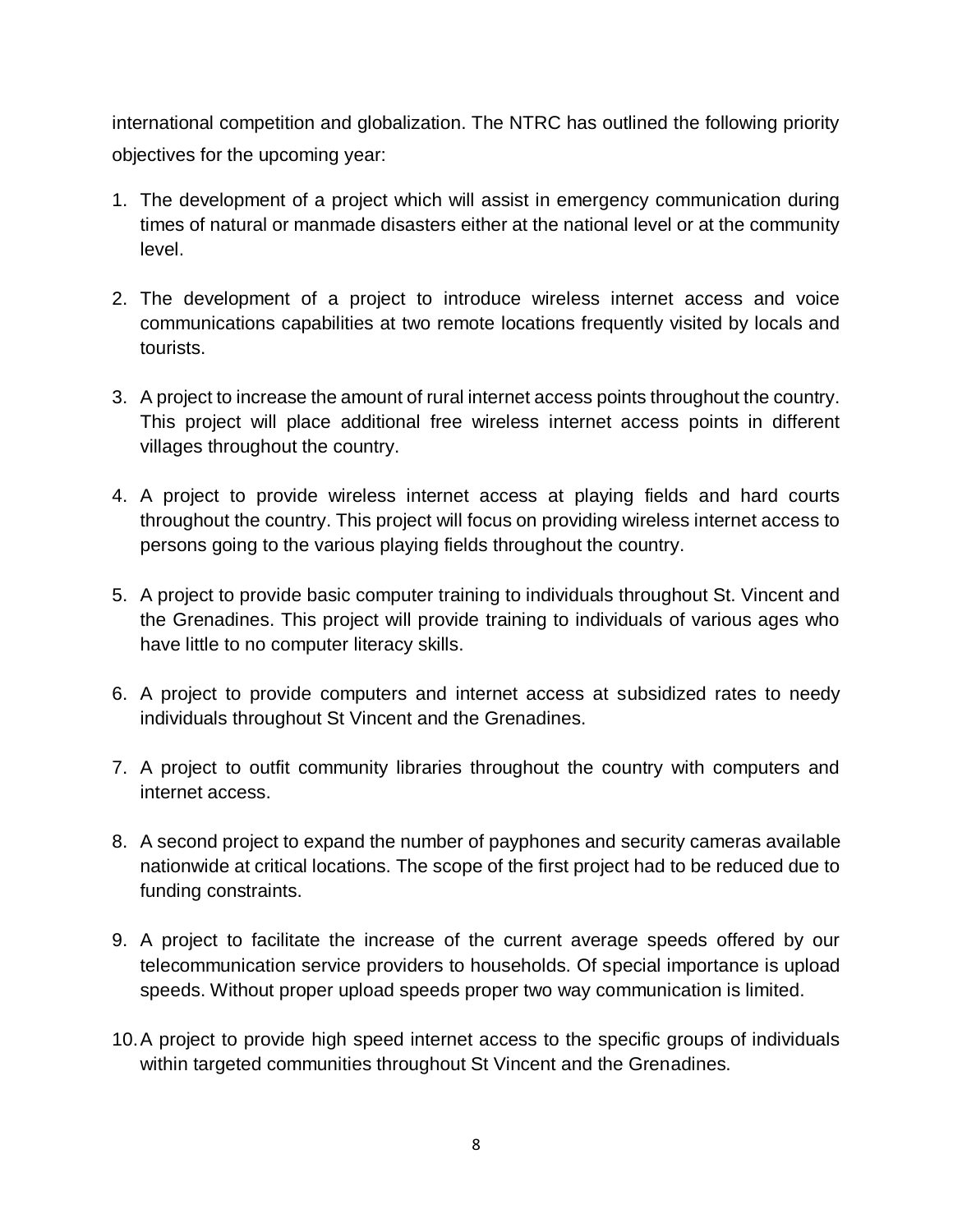- 11.A project to supply senior citizens with emergency response devices across the country.
- 12.A project to students with disabilities with braille and teleprinter electronic devices at the School for Children with Special Needs Kingstown, St. Vincent and the Grenadines. '
- 13.A project to supply areas that are frequently visited with wireless internet access across St. Vincent and the Grenadines
- 14.A project to supply the St. Vincent and the Grenadines Community College Division of Arts, Sciences and General Studies and Division of Technical and Vocational Education with printers.
- 15.A project to provide streaming of events that the Agency for Public Information (API) usually cover.
- 16.A project to provide training in various IT bases programs at various Learning Resource Centres throughout the Country.

The NTRC has predicted that the costs to implement these projects and other aspirations, essential for the development of ICT in SVG, would be significantly higher than the current rate of contribution received from the telecommunication providers. As stated previously, the USF is serviced mainly through a 1% levy on the gross revenue of the Telecommunications service providers. Over the past five years, a net of EC\$7,496,075.36 has been received. Contributions to the USF have followed a downward path since the 2008 global financial and economic crisis making the vision of the USF even more challenging to attain.

#### **17.Purpose of Consultation**

It is against this backdrop that the NTRC proposes to increase the rate of the USF contribution. This consultative document therefore seeks to serve as the blueprint for the creation of new a rate structure, specifically a Multiple Rate Framework. This proposed Multiple Rate Framework becomes relevant as the NTRC seeks not just to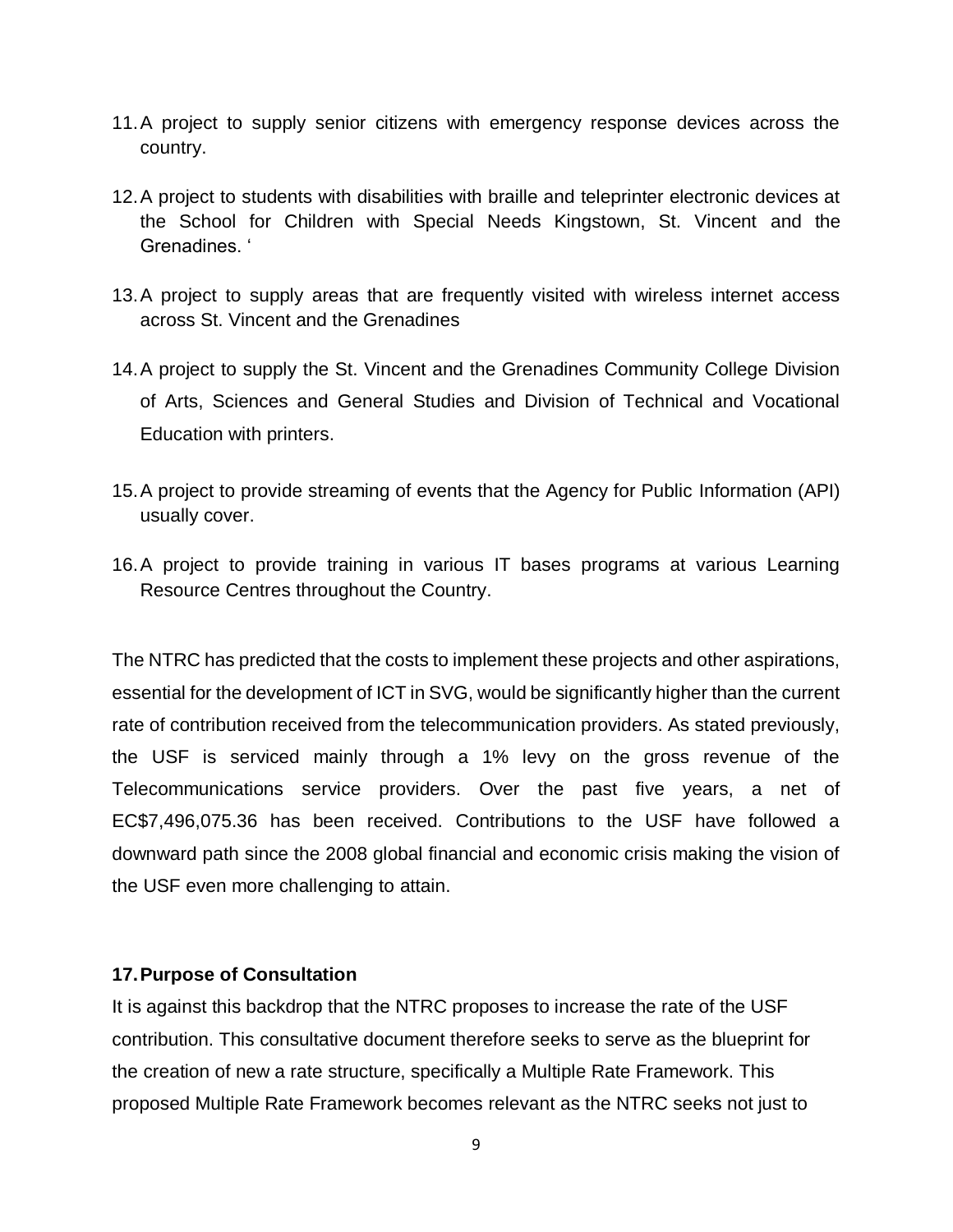amass additional revenues to execute its vision but more importantly to encourage greater penetration of Internet service in the country at both the fixed and mobile level. The NTRC believes that the latter might be a good approach to serve as an incentive to the service providers for offering new services specifically data and internet oriented services instead of concentrating primarily on voice services which at this time still makes up around 53% of their revenue. Indeed, data (internet) services specifically at the mobile level via 3G and 4G services can drive more productivity at the personal, firm and national level. In St Vincent and the Grenadines Fixed Internet Penetration stands at 12 percent in 2013. This is however significantly below the Fixed Internet Penetration of developed countries. It is the therefore an overarching goal of the NTRC to improve internet penetration possibility to the extent of 100 percent. Also, strategies must be develop to enhance the speed of internet services.

The NTRC is mindful that a Multiple Rate Structure can increase the complexity of the operation of the USF and as such, can result in additional administrative costs. Moreover, a multiple rate system is more difficult to monitor and sometimes violates the principle of simplicity, which is a pillar of an efficient levy system. In light of these theoretical challenges, it is important to note that the Telecommunications market is St Vincent and the Grenadines has only three suppliers. Possible costs implications and increased complexity is therefore likely to be small and perhaps, immaterial.

#### **18.Economic Resilience**

The economy of St Vincent and the Grenadines has been negatively affected by the effects associated with the 2008 global financial and economic crisis. Any modification to the USF rate must take into account the realities of the global, regional and domestic economy and the performance of the domestic telecommunications providers amidst the crisis. Consulting these factors will indicate the ability of the service providers to pay the additional levy charges from profits as well as liquidity. A summary of their performance follows.

The telecommunication services providers have shown resilience and tenacity over the past five years. Revenues of Karib Cable Ltd grew at an average annual rate of 8.5% to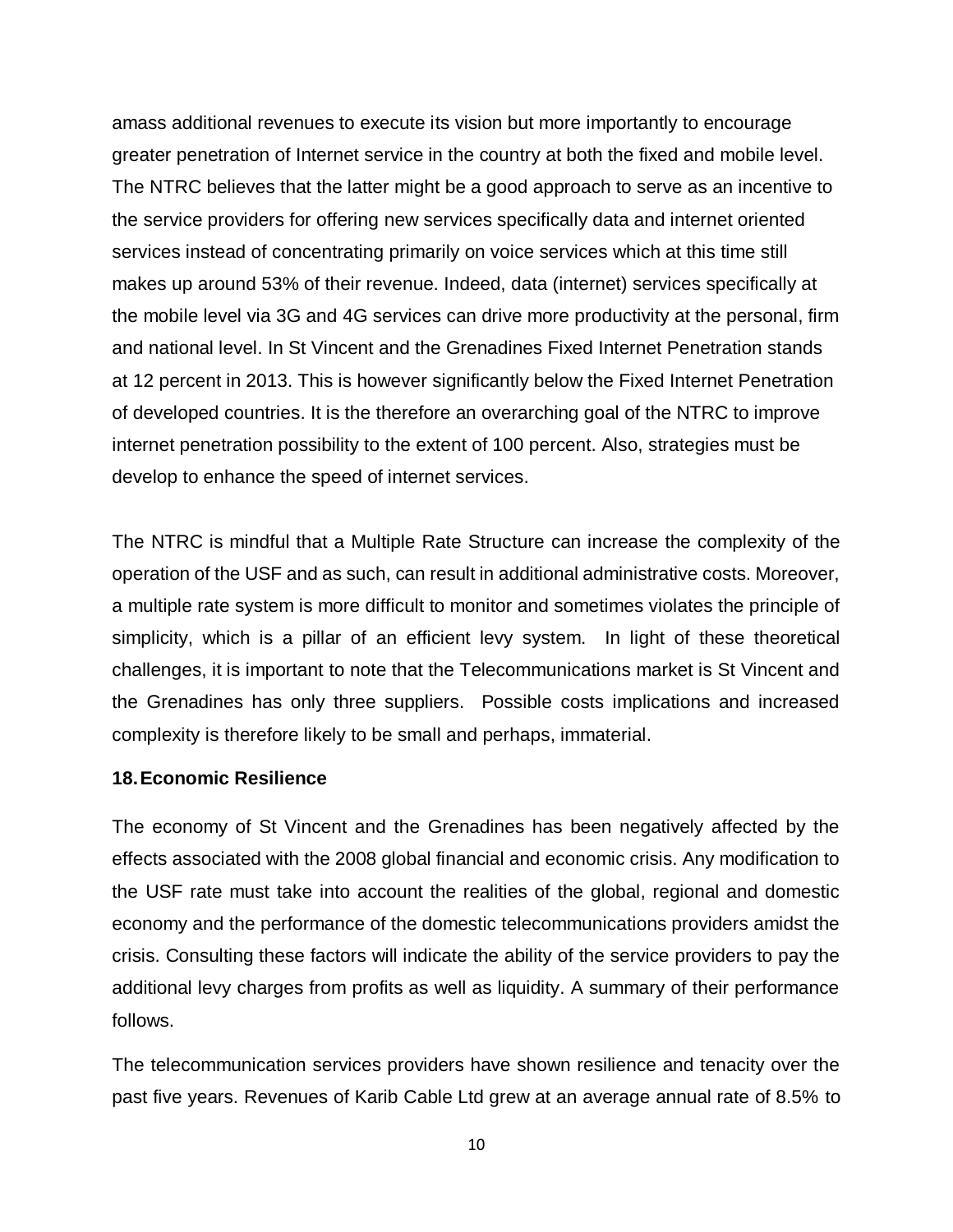EC\$16,958,993.00 while those for Digicel and Lime remained stable around their average of EC\$58,074,216.00, and EC\$69,983,500.00, respectively. Fairly high profits margins were recorded over the review period. Karib Cable registered operating profit margins in excess of 44 percent while its net profit margin followed a declining trend for the four years (from 60.6% in 2007 to -2.4% in 2010) but recovered in 2011 to 12.6 percent. Digicel saw rising margins in both gross and net profits. Digicel's gross profit margin accelerated from 73.2 percent in 2007 to about 81 percent in 2011. Similarly, its net profit margin climbed from 15.4 percent in 2007 to 29.2 percent in

2011. As it regards LIME, the gross profit margin rose steadily throughout the study period to 79.4 percent in 2012, while the net profit margin decline from 30.4 percent in 2007 to -0.7 percent in 2012.

In relation to liquidity capacity, all three service providers have seen positive cash flows generated from operating activities and cash balances are trending upwards after being depressed in 2007 to 2009 following the crisis. Tables 1.0, 1.1 and 1.2 provide further information.

| Karib Cable Ltd                           |                                           |            |            |            |            |  |  |  |  |
|-------------------------------------------|-------------------------------------------|------------|------------|------------|------------|--|--|--|--|
| <b>Financial Performance and Position</b> |                                           |            |            |            |            |  |  |  |  |
|                                           | For the Year ended 31st August            |            |            |            |            |  |  |  |  |
|                                           | 2007                                      | 2008       | 2009       | 2010       | 2011       |  |  |  |  |
|                                           | \$                                        | \$         | \$         | \$         | \$         |  |  |  |  |
| Revenue                                   | 12,276,134                                | 12,589,316 | 13,753,092 | 15,040,618 | 16,958,993 |  |  |  |  |
| Direct costs                              | 5,686,058                                 | 5,127,859  | 4,615,238  | 8,304,135  | 7,168,870  |  |  |  |  |
| Operating profit                          | 6,590,076                                 | 7,461,457  | 9,137,854  | 6,736,483  | 9,790,123  |  |  |  |  |
| Net profit                                | 7,437,815                                 | 3,120,847  | 1,909,959  | (363,059)  | 2,133,773  |  |  |  |  |
| Cash and cash equivalents                 | 511,144                                   | 297,236    | 124,485    | 395,856    | 495,093    |  |  |  |  |
| Cash generated from                       |                                           |            |            |            |            |  |  |  |  |
| operations                                | 4,315,715                                 | 8,998,918  | 6,504,087  | 1,044,746  | 4,594,534  |  |  |  |  |
| <b>Operating Profit Margin</b>            | 59.3%<br>44.8%<br>57.7%<br>53.7%<br>66.4% |            |            |            |            |  |  |  |  |
| <b>Net Profit Margin</b>                  | 60.6%                                     | 24.8%      | 13.9%      | $-2.4%$    | 12.6%      |  |  |  |  |

Table 1.0 Karib Cable Limited Financial Performance and Position

*Source: Audited financial statements*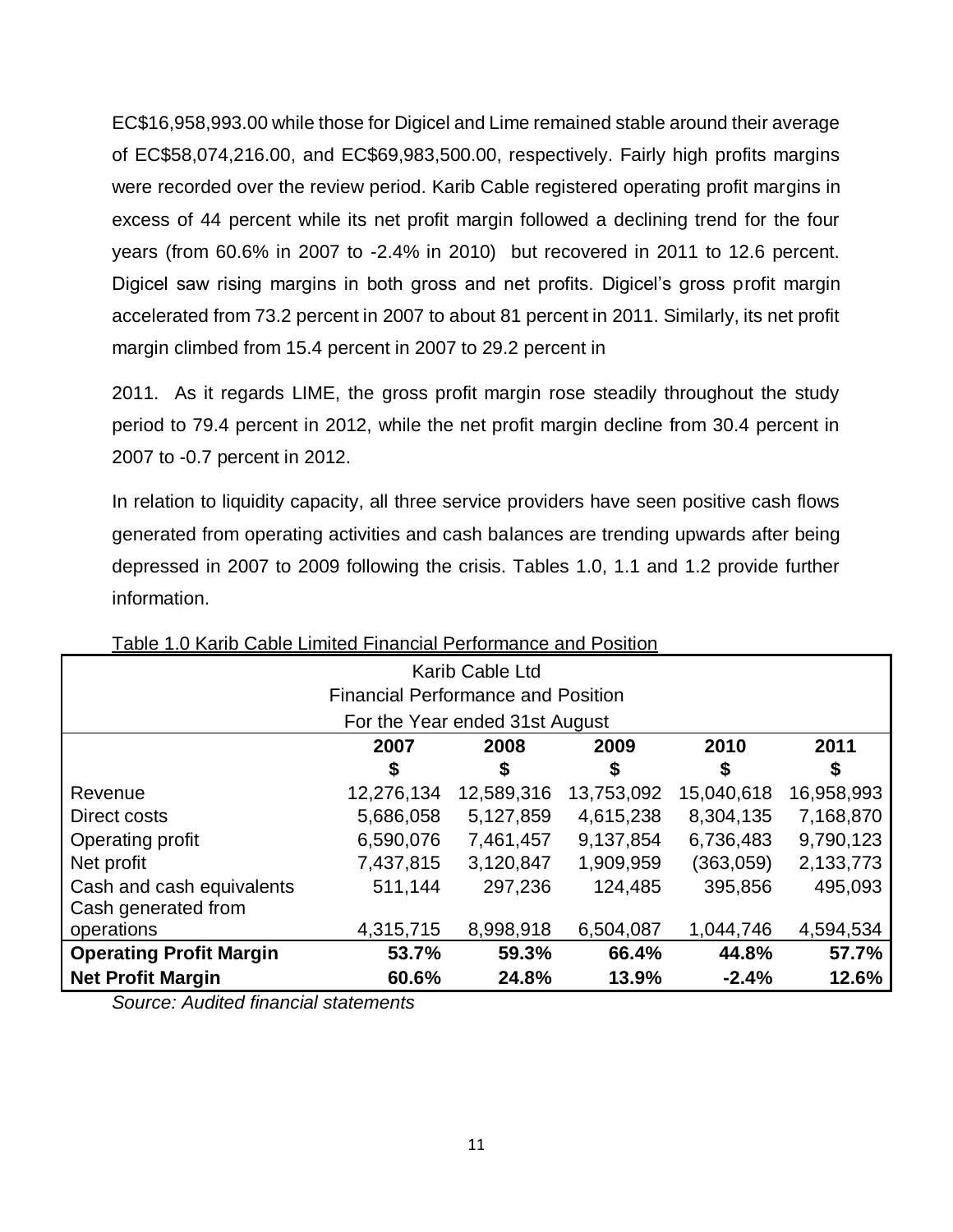| Table 1.1 Digicel Ltd Financial Performance and Position |
|----------------------------------------------------------|
|----------------------------------------------------------|

| <b>DIGICEL</b>                            |            |                               |            |            |            |  |  |  |
|-------------------------------------------|------------|-------------------------------|------------|------------|------------|--|--|--|
| <b>Financial Performance and Position</b> |            |                               |            |            |            |  |  |  |
|                                           |            | For the Year ended 30th March |            |            |            |  |  |  |
|                                           | 2008       | 2009                          | 2010       | 2011       | 2012       |  |  |  |
|                                           | \$         | \$                            | \$         | \$         | \$         |  |  |  |
| Revenue                                   | 57,351,730 | 61,040,040                    | 57,931,670 | 56,595,640 | 57,452,000 |  |  |  |
| Cost of Sales                             | 15,365,700 | 14,138,070                    | 11,991,750 | 10,357,620 | 10,357,620 |  |  |  |
| Gross profit                              | 41,986,030 | 46,901,970                    | 45,939,920 | 46,238,020 | 46,238,020 |  |  |  |
| Net profit                                | 8,840,020  | 12,297,980                    | 14,062,190 | 15,845,370 | 16,802,000 |  |  |  |
| Cash and Cash equivalents                 | 6,227,580  | 2,349,570                     | 1,615,160  | 3,550,100  | 9,157,090  |  |  |  |
| Cash generated from                       |            |                               |            |            |            |  |  |  |
| operations                                | 3,788,580  | 14,208,530                    | 10,403,690 | 19,904,950 | 13,352,170 |  |  |  |
| <b>Gross profit Margin</b>                | 73.2%      | 76.8%                         | 79.3%      | 81.7%      | 80.5%      |  |  |  |
| <b>Net Profit Margin</b>                  | 15.4%      | 20.1%                         | 24.3%      | 28.0%      | 29.2%      |  |  |  |

*Source: Audited financial statements*

| <b>LIME</b>                               |            |            |                               |            |            |             |  |  |
|-------------------------------------------|------------|------------|-------------------------------|------------|------------|-------------|--|--|
| <b>Financial Performance and Position</b> |            |            |                               |            |            |             |  |  |
|                                           |            |            | For the Year Ended 30th March |            |            |             |  |  |
|                                           | 2007       | 2008       | 2009                          | 2010       | 2011       | 2012        |  |  |
|                                           | \$         | \$         | \$                            | \$         | \$         | S           |  |  |
| Revenue                                   | 31,022,000 | 88,831,000 | 81,661,000                    | 77,890,000 | 72,856,000 | 67,641,000  |  |  |
| <b>Cost of Sales</b>                      | 13,412,000 | 25,759,000 | 20,745,000                    | 18,599,000 | 15,102,000 | 13,931,000  |  |  |
| <b>Gross Profit</b>                       | 17,610,000 | 63,072,000 | 60,919,000                    | 59,291,000 | 57,844,000 | 53,710,000  |  |  |
| <b>Operating Costs</b>                    | 14,172,000 | 46,757,000 | 48,400,000                    | 43,364,000 | 47,694,000 | 51,174,000  |  |  |
| <b>Operating Profit</b>                   | 3,438,000  | 16,315,000 | 12,516,000                    | 15,927,000 | 10,150,000 | 2,536,000   |  |  |
| <b>Net Profit</b>                         | 9,436,000  | 8,999,000  | 6,989,000                     | 10,008,000 | 5,260,000  | $-447,000$  |  |  |
| Cash and Cash Equivalents                 | 4,756,000  | 5,544,000  | 4,551,000                     | 270,000    | 3,000,000  | 110,000,000 |  |  |
| Cash generated from                       |            |            |                               |            |            |             |  |  |
| operations                                | 6,774,000  | 14,726,000 | 18,308,000                    | 15,957,000 | 9,603,000  | 11,962,000  |  |  |
| <b>Gross Profit Margin</b>                | 56.8%      | 71.0%      | 74.6%                         | 76.1%      | 79.4%      | 79.4%       |  |  |
| <b>Operating Profit Margin</b>            | 11.1%      | 18.4%      | 15.3%                         | 20.4%      | 13.9%      | 3.7%        |  |  |
| <b>Net Profit margin</b>                  | 30.4%      | 10.1%      | 8.6%                          | 12.8%      | 7.2%       | $-0.7%$     |  |  |

*Source: Audited financial statements*

This analysis of the service providers' performance shows that the telecommunications providers are holding their own amidst the crisis and ,given their revenue and liquidity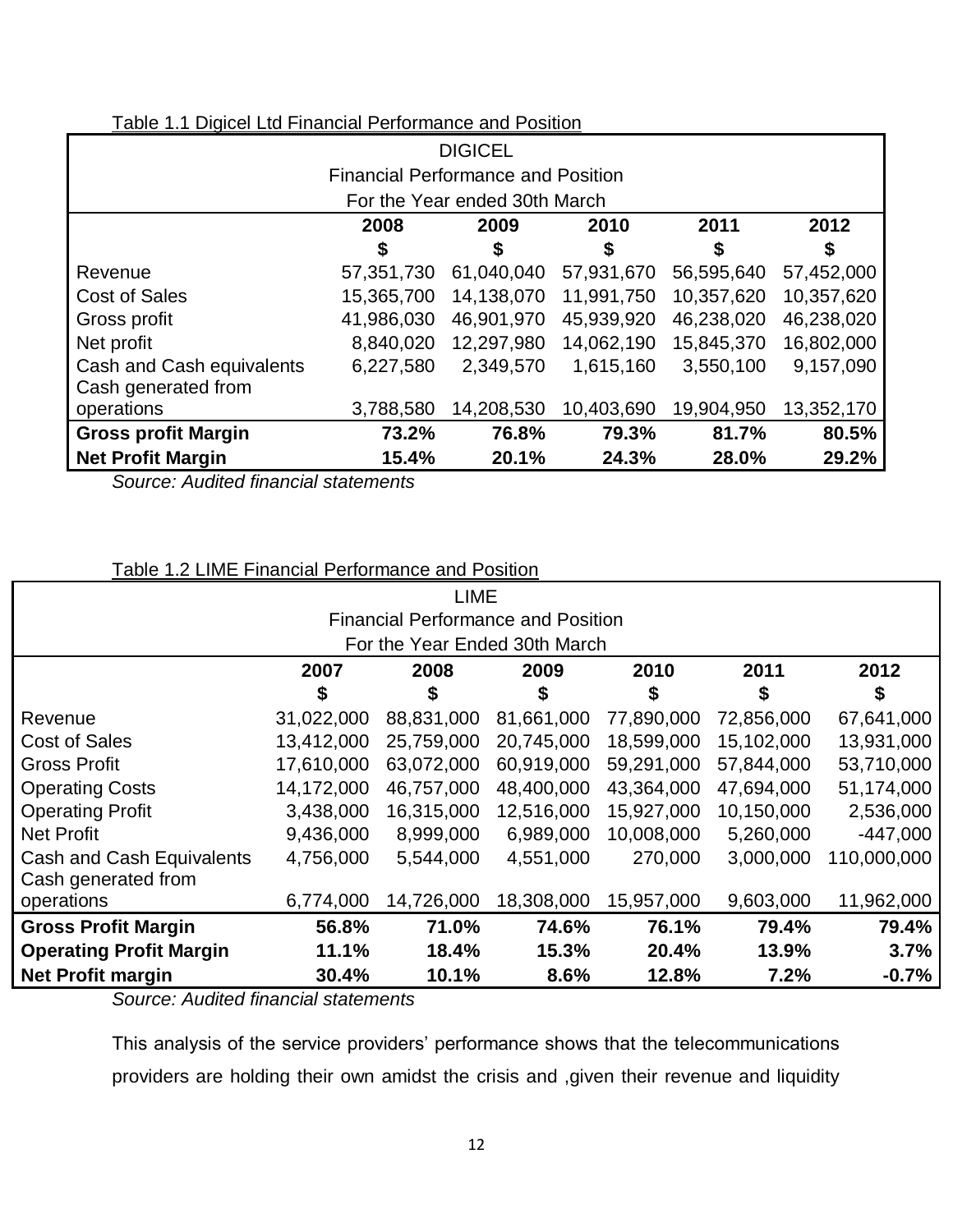streams, they have the financial capacities to make a greater contribution to the USF, towards the fight of closing connectivity gaps in St Vincent and the Grenadines.

#### **19.Significant Market Power (SMP)**

One flipside that must be given significant consideration is the market structure of telecommunications industry. Karib Cable Limited, although involved in the provision of various services, is the sole provider of Cable TV and thus has monopolist power in the market for Cable TV. Digicel and LIME are the main providers of mobile services including voice, data and internet services and also the sale of handsets and equipment, giving them oligopolistic power. These two market forces, monopoly and oligopoly, give the service providers a high degree of control over the pricing of services. Intuitively, any adjustment to the USF rate could result in a shifting of the tax burden to the consumers with an increase in the price of telecommunication services. This could in turn affect the rate of inflation.

#### **20.Inflation Rate**

In considering the additional revenue to be contributed from the USF, we assess the overall level of prices in St Vincent and the Grenadines. The overall price level, inflation rate, gives an indication of the cost of living in the economy and as such, how much a levy increase could reduce the purchasing power of Vincentians. The rate of inflation over the past four years (2009- 2012) averaged 1.8 percent, which is low, compared to rates for other CARICOM member states over this review period. In light of this, we believe that the burden of proposed to upward adjustments to the USF rate, shifted to consumers, may not cause any major deterioration to their overall purchasing power both domestically and regionally. Table 1.3 provides information on the rate of inflation in across CARICOM States. It is also important to note, that with increasing improvements and advances in technology worldwide, the overall cost of ICT service provision continues to trend downwards.

#### **21.Muliple Rate Framework**

13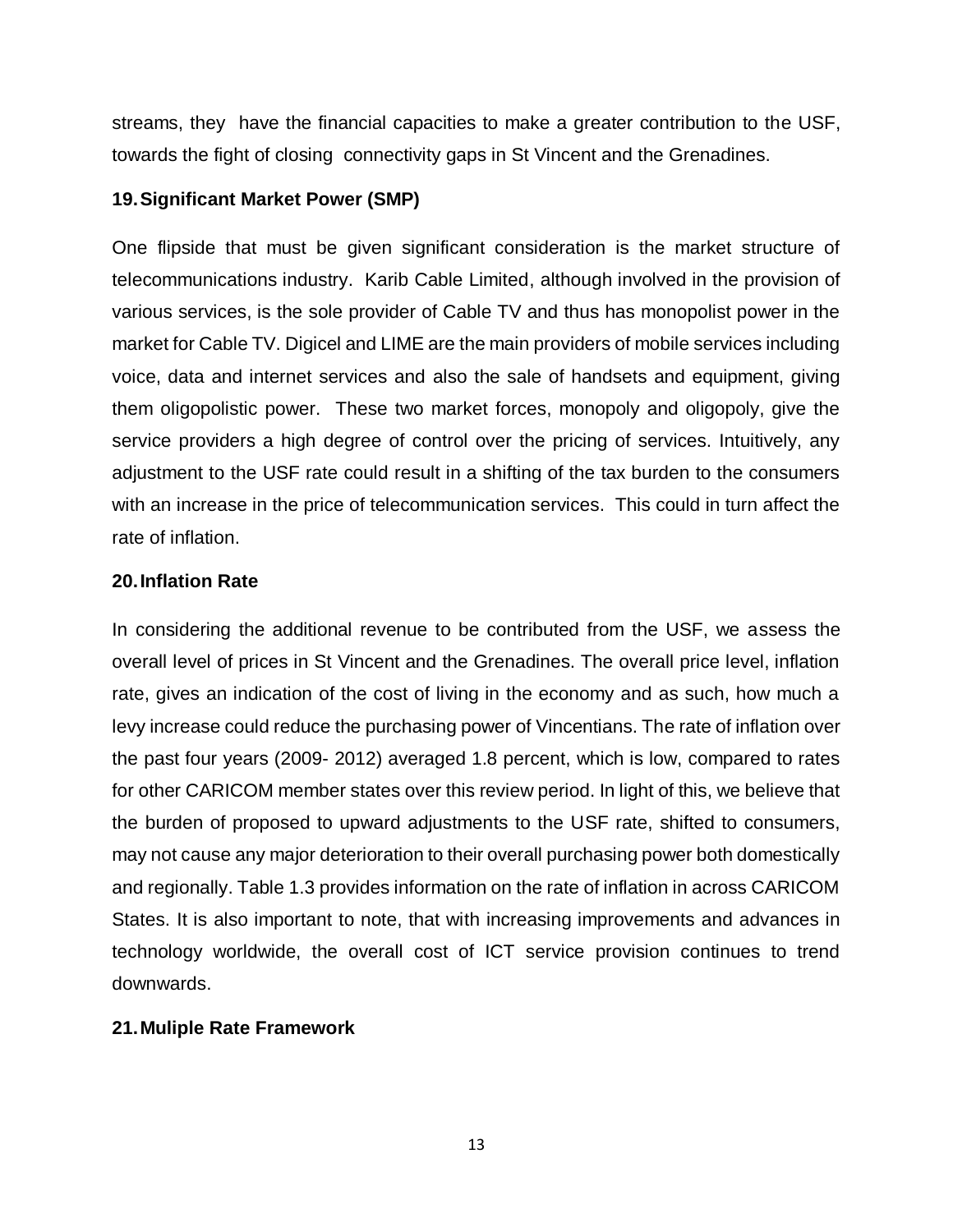In light of this, we are of the firm believe that any shift in the burden of the proposed USF levy will be partly or perhaps substantively mitigated by cost reductions in the provisions of ICT services by service providers.

| <b>Rate of Inflation for CARICOM Member States</b> |        |      |      |      |         |  |  |  |
|----------------------------------------------------|--------|------|------|------|---------|--|--|--|
| Country                                            | 2009   | 2010 | 2011 | 2012 | Average |  |  |  |
| Antigua and Barbuda                                | $-0.6$ | 3.4  | 3.5  | 3.4  | 2.4     |  |  |  |
| The Bahamas                                        | 1.9    | 1.3  | 3.2  | 2.0  | 2.1     |  |  |  |
| <b>Barbados</b>                                    | 3.7    | 5.8  | 9.4  | 4.5  | 5.9     |  |  |  |
| <b>Belize</b>                                      | $-1.1$ | 0.9  | 1.5  | 1.3  | 0.7     |  |  |  |
| Dominica                                           | 0.0    | 2.8  | 1.3  | 1.4  | 1.4     |  |  |  |
| Grenada                                            | $-0.3$ | 3.4  | 3.0  | 2.4  | 2.1     |  |  |  |
| Guyana                                             | 3.0    | 3.7  | 5.0  | 2.6  | 3.6     |  |  |  |
| Haiti                                              | 3.4    | 4.1  | 7.4  | 6.8  | 5.4     |  |  |  |
| Jamaica                                            | 9.6    | 12.6 | 7.5  | 6.9  | 9.2     |  |  |  |
| <b>St. Kitts and Nevis</b>                         | 2.1    | 0.6  | 7.1  | 1.4  | 2.8     |  |  |  |
| St. Lucia                                          | $-0.2$ | 3.3  | 2.8  | 4.2  | 2.5     |  |  |  |
| St. Vincent and the<br>Grenadines                  | 0.4    | 0.8  | 3.2  | 2.6  | 1.7     |  |  |  |
| Suriname                                           | 0.0    | 6.9  | 17.7 | 5.0  | 7.4     |  |  |  |
| <b>Trinidad and Tobago</b>                         | 7.0    | 10.5 | 5.1  | 9.3  | 8.0     |  |  |  |

**Table 1.3: Rate of Inflation for CARICOM Countries**

 *Source: IMF Database* 

Taking into consideration the above discussion, particularly the need to achieve an adequate trade-off between:

- (i) the need for additional revenues;
- (ii) providing an incentive to service providers for offering new services specifically data oriented services instead of concentrating primarily on voice services and Cable TV provisions as the former services can drive more productivity at the personal, firm and national level;
- (iii) increased complexity of the USF rate system which could result in additional administrative costs

the following rate structure is proposed: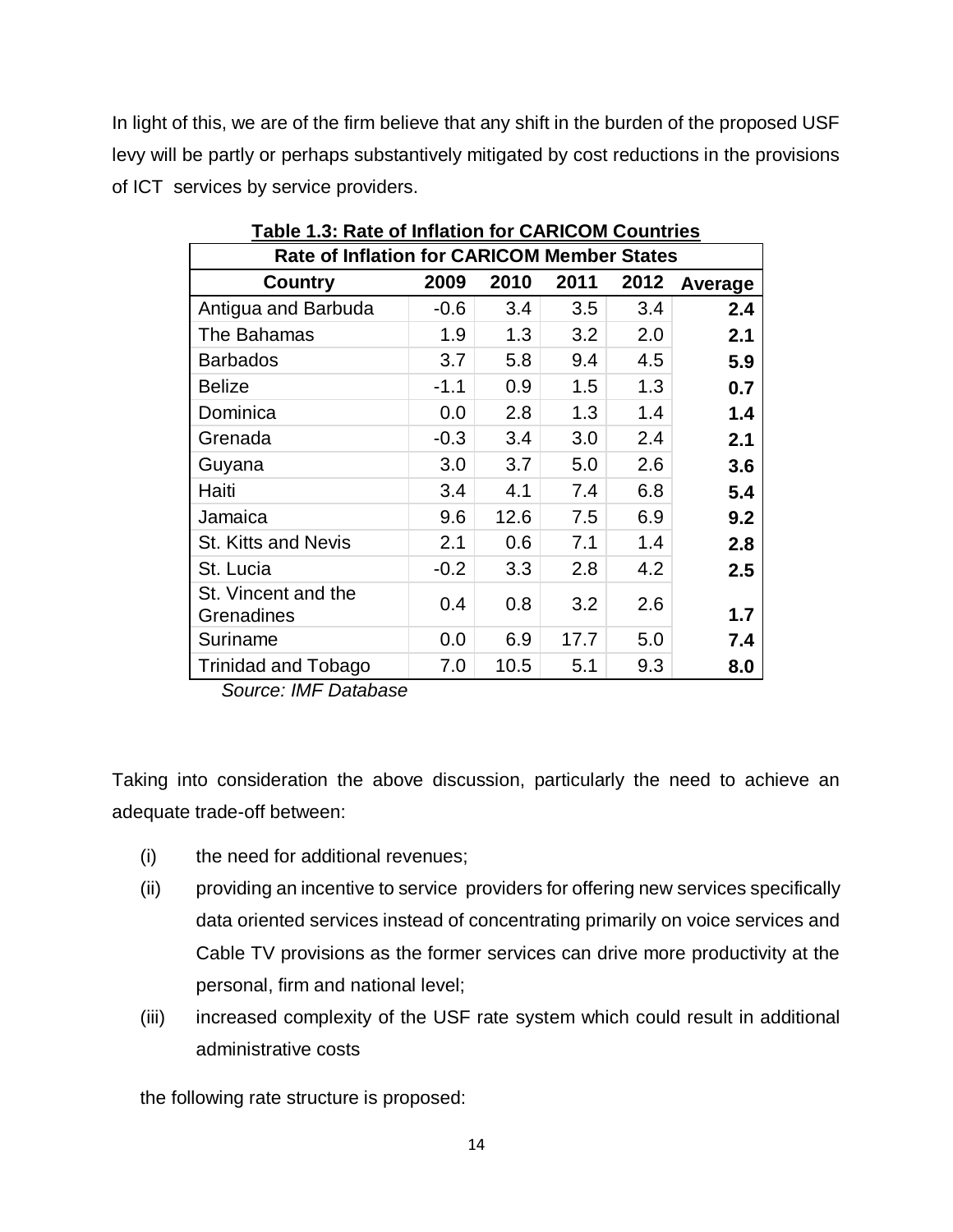- a) An increase in the contribution made on revenues generated by Fixed Voice Calls to 3 % in the first year (2014), 4 % in the second year and 5 % each year after.
- b) An increase in the contribution made on revenues generated by Mobile Voice Calls to 3% in the first year (2014) then an increase of 2 % each year after.
- c) An increase in the contributions made on revenues generated by Cable TV. For the basic package the change to the contribution is proposed to be 3% in the first year (2014), 4 % in the second year and 5 % each year after. For premium packages, the contribution on these revenue is 10% each year from 2014.
- d) Contribution on revenues generated by DATA and Internet Services remain at 1% for the first three years (commencing 2014) and then 2 % each year after.
- e) Other revenues remain at 1% annually.

|      | <b>Basic</b><br>Package | <b>Cable TV</b><br><b>Premium</b><br><b>Packages</b> | <b>Internet</b><br>and<br><b>Mobile</b><br><b>Data</b> | <b>Fixed</b><br>Line | <b>Mobile</b> | <b>Other</b><br>revenue |
|------|-------------------------|------------------------------------------------------|--------------------------------------------------------|----------------------|---------------|-------------------------|
| 2014 | 3%                      | 10%                                                  | 1%                                                     | 3%                   | 3%            | $1\%$                   |
| 2015 | 4%                      | 10%                                                  | 1%                                                     | 4%                   | 5%            | 1%                      |
| 2016 | 5%                      | 10%                                                  | 1%                                                     | 5%                   | 7%            | 1%                      |
| 2017 | 5%                      | 10%                                                  | 2%                                                     | 5%                   | 9%            | 1%                      |
| 2018 | 5%                      | 10%                                                  | 2%                                                     | 5%                   | 11%           | 1%                      |

**Table 1.4 Proposed Rate Structure**

Figure 1 provides forecasted USF revenues for the period 2014 - 2018 under the proposed rate structure. In this forecast scenario, we employ the heroic assumption that, holding all other things constant, revenues for each component across the three services provides remain tantamount to 2012 over the period 2014 – 2018. Approximately, it is predicted that EC\$3.1 million will be collected in 2014, EC\$4.5 million in 2015, EC\$5.8 million in 2016, EC\$7.2 million in 2017 and EC\$8.2 million in 2018. Cable & Wireless and Digicel are projected to remain the prime contributors to the USF. A detailed analysis of forecasted revenues to be collected across service providers is provided in Appendix 1.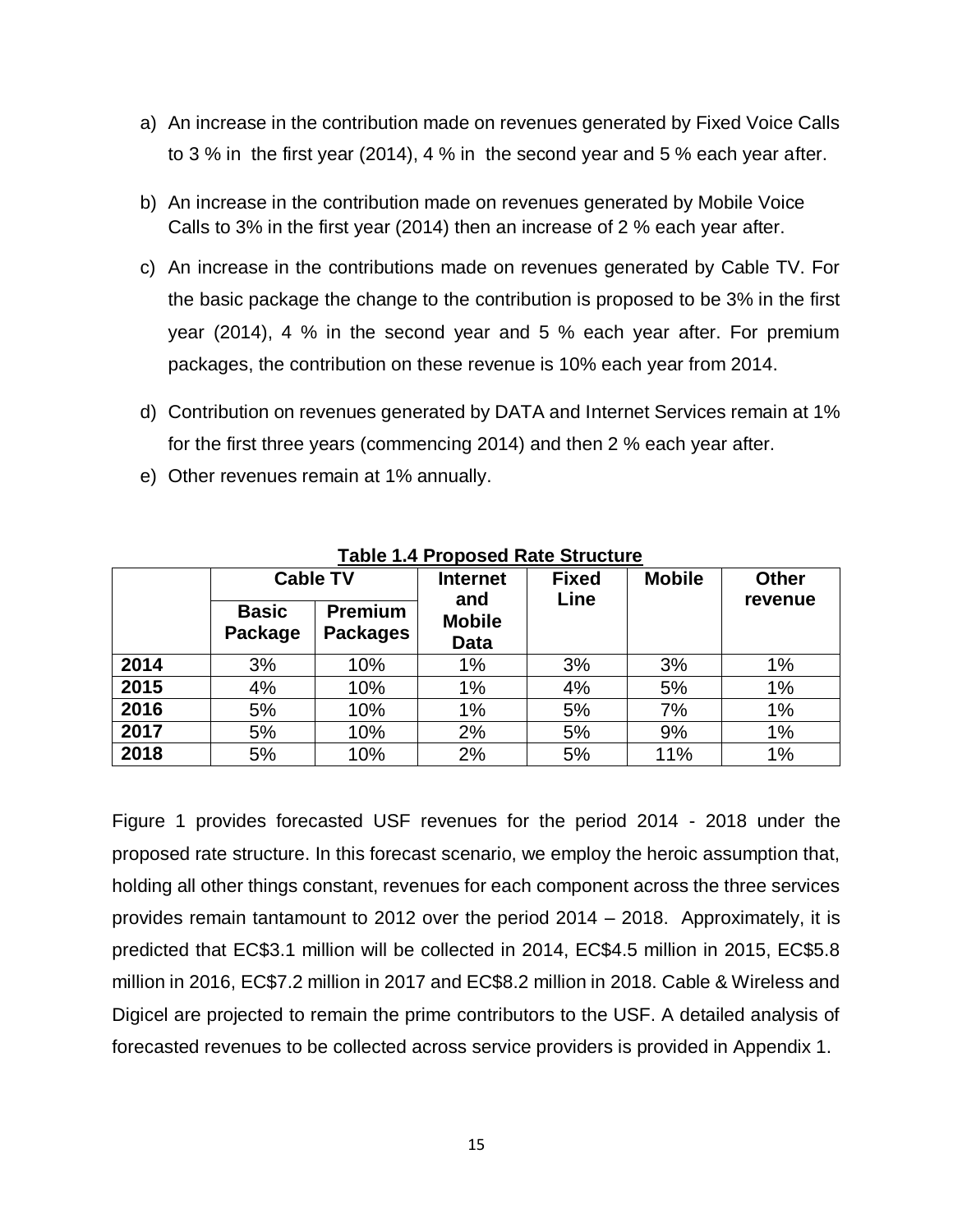It is important to note, however, that there is a high probability that the revenue structure of the service providers could change over the medium term. The NTRC is of the firm belief that the service providers would modernize their operations towards the provision of mobile data and internet services with less emphasis on voice services, in line with the ICT movement, globally. In addition, the lower USF rates proposed for revenues generated by mobile data and internet services is expected to serve as an incentive to the service providers for offering new services specifically data and internet oriented services instead of concentrating primarily on voice services.

**Figure 1 Forecasted USF Revenues under Proposed Rate Structure**

| <b>Forecasted USF Revenues Under New Rate Structure</b> |           |                      |           |                      |           |                      |           |                              |           |                      |
|---------------------------------------------------------|-----------|----------------------|-----------|----------------------|-----------|----------------------|-----------|------------------------------|-----------|----------------------|
|                                                         | 2014      |                      | 2015      |                      | 2016      |                      | 2017      |                              | 2018      |                      |
|                                                         | Revenue   | <b>%Contribution</b> | Revenue   | <b>%Contribution</b> | Revenue   | <b>%Contribution</b> | Revenue   | <b>%Contribution</b> Revenue |           | <b>%Contribution</b> |
| Cable & Wireless                                        | 1,384,121 | 43.5%                | 1,886,919 | 41.6%                | 2,389,717 | 40.6%                | 2,885,004 | 40.0%                        | 3,182,898 | 38.6%                |
| Digicel                                                 | 1,244,975 | 39.1%                | 1,982,517 | 43.7%                | 2,720,060 | 46.2%                | 3,507,794 | 48.7%                        | 4,245,336 | 51.5%                |
| Karib Cable                                             | 554,142   | 17.4%                | 665,830   | 14.7%                | 777,517   | 13.2%                | 815,487   | 11.3%                        | 815,487   | 9.9%                 |
| <b>Total revenue</b>                                    | 3,183,239 |                      | 4,535,266 |                      | 5,887,293 |                      | 7,208,285 |                              | 8,243,722 |                      |

### **Cable & Wireless**

Cable & Wireless currently contributes \$676,421.00 to the fund. The majority of its revenue comes from its FPT licence. Fixed revenue is 58% of its total revenue. The actual and proposed USF Contributions follow after applying the various rate increases to the relevant services:

| <b>TABLE 1.5 CONTRIBUTION</b>              |           |           |           |           |           |  |  |
|--------------------------------------------|-----------|-----------|-----------|-----------|-----------|--|--|
| 1%<br>2017<br>2014<br>2018<br>2016<br>2015 |           |           |           |           |           |  |  |
|                                            |           |           |           |           |           |  |  |
| 676,421                                    | 1,384,121 | 1,886,919 | 2,389,717 | 2,885,004 | 3,182,898 |  |  |

Table 1.6 shows the additional amounts that will be paid by Cable & Wireless if the contribution is increased to the various rates:

| <b>TABLE 1.6 Additional Contribution</b> |           |           |           |           |  |  |  |
|------------------------------------------|-----------|-----------|-----------|-----------|--|--|--|
| 2014                                     | 2015      | 2016      | 2017      | 2018      |  |  |  |
| 707,701                                  | 1,210,498 | 1,713,296 | 2,208,583 | 2,506,478 |  |  |  |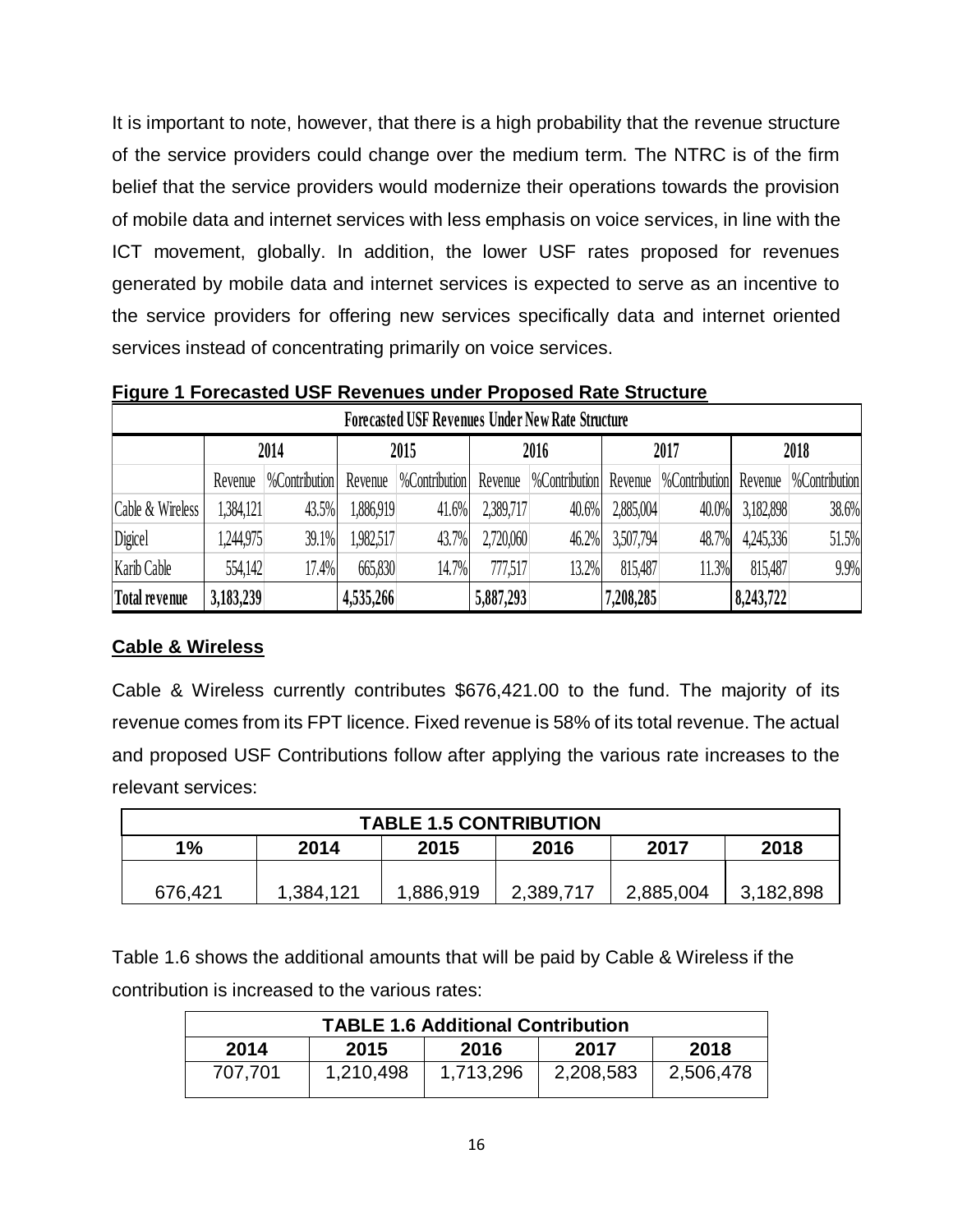## **Digicel**

Digicel currently contributes EC\$507,432.62 to the fund. Revenue from local mobile calls is 63% of its total revenue. The actual and proposed USF Contributions follow after applying the various rate increases to the relevant services:

| <b>TABLE 1.7 CONTRIBUTION</b>                          |           |           |           |           |           |  |  |
|--------------------------------------------------------|-----------|-----------|-----------|-----------|-----------|--|--|
| 2017<br>2018<br>2016<br>2014<br>2015<br><b>Current</b> |           |           |           |           |           |  |  |
|                                                        |           |           |           |           |           |  |  |
| 507,433                                                | 1,244,975 | 1,982,517 | 2,720,060 | 3,507,794 | 4,245,336 |  |  |

The additional funds to be contributed by Digicel in each category follows:

| <b>TABLE 1.8 ADDITIONAL CONTRIBUTION</b> |           |           |           |           |  |  |  |
|------------------------------------------|-----------|-----------|-----------|-----------|--|--|--|
| 2014                                     | 2015      | 2016      | 2017      | 2018      |  |  |  |
| 737,542                                  | 1,475,085 | 2,212,627 | 3,000,361 | 3,737,904 |  |  |  |

## **Karib Cable**

Kairb Cable currently contributes \$41,094.00 to the fund as the Cable services licence was previously finalized. Revenue from this service is 71% of its total revenue. The table 1.9 shows the amount to be contributed by this company if the USF Contribution is increased by the various rates applied to the different services.

| <b>TABLE 1.9 CONTRIBUTION</b> |         |         |         |         |         |  |  |
|-------------------------------|---------|---------|---------|---------|---------|--|--|
| <b>Current</b>                | 2014    | 2015    | 2016    | 2017    | 2018    |  |  |
| 41,095                        | 554,142 | 665,830 | 777,517 | 815,487 | 815,487 |  |  |

Table 1.10 shows the additional contribution to be made by Karib Cable if the USF Contribution was increased by the various rates: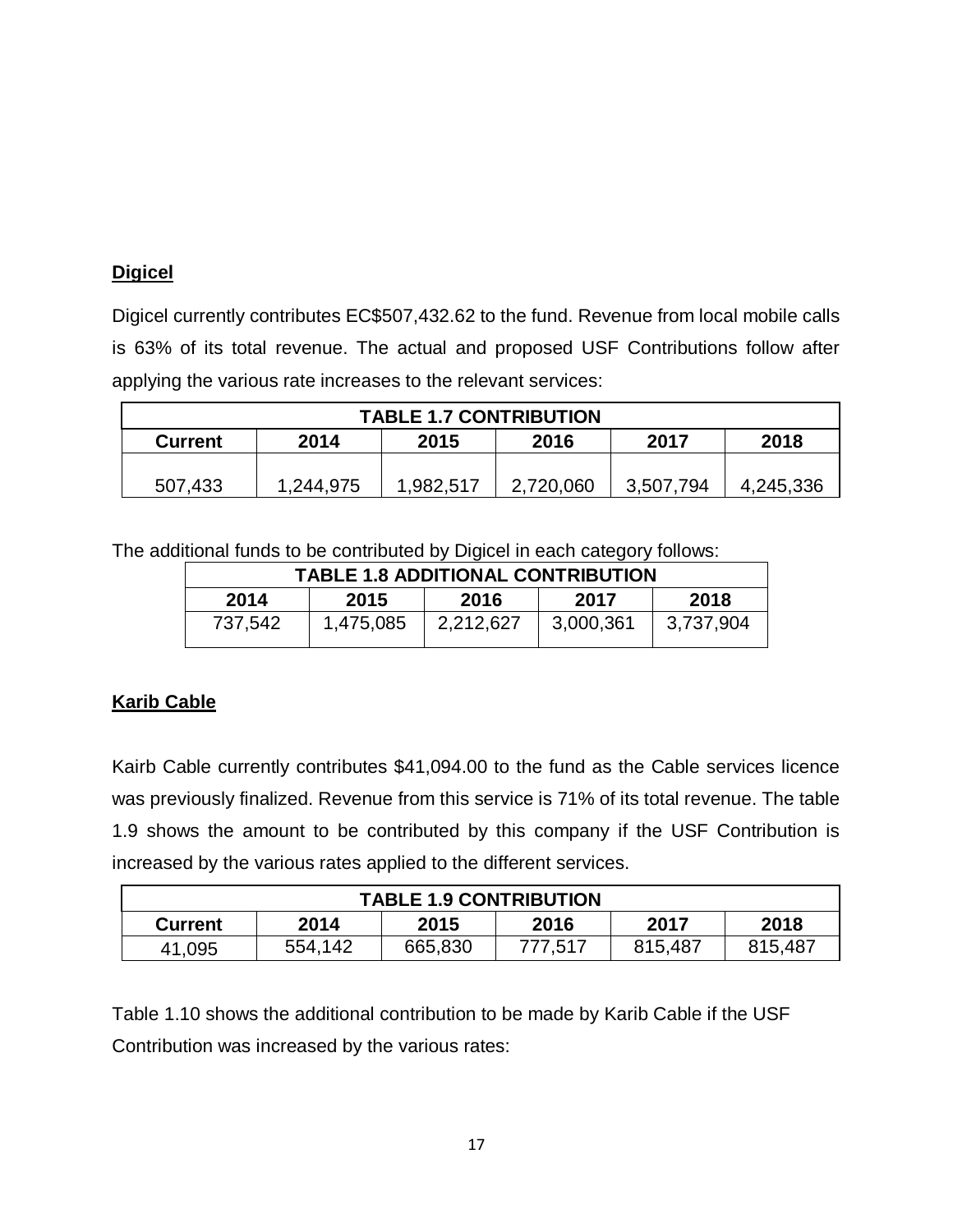| <b>TABLE 1.10 ADDITIONAL CONTRIBUTION</b> |         |         |         |         |  |  |  |
|-------------------------------------------|---------|---------|---------|---------|--|--|--|
| 2014                                      | 2015    | 2016    | 2017    | 2018    |  |  |  |
| 513,048                                   | 624,735 | 736,422 | 774,392 | 774,392 |  |  |  |

In conclusion, this document seeks to serve as the blueprint for a new USF rate structure. USF is a Fund, managed by the NTRC, with a mandate to bridge connectivity gaps in St Vincent and the Grenadines. Since operationalized, contributions to the USF have followed a declining trend and this has slowed the implementation of the mandate of the USF. In light of this, the NTRC has devised a new rate structure, specifically a Multi-Rate Framework. Under this Framework it is predicted that approximately EC\$3.1 million will be collected in 2014, EC\$4.5 million in 2015, EC\$5.8 million in 2016, EC\$7.2 million in 2017 and EC\$8.2 million in 2018. These projections in USF revenue is based on the assumption that the companies do not move to 3g and 4g mobile technologies within the period under question. If they do move, which is our objective, then the projected revenues will be lower. We believe this will go a long way towards not only bridging digital divide gaps in St Vincent and the Grenadines but also towards the accomplishment of SVG's Millennium Development Goals (MDGs), particularly those pertaining to poverty reduction, health, environment and education. It is important to note, however, that there is a high probability that the revenue structure of the service providers could change over the medium term. Moreover, the NTRC is of the firm belief that the service providers would modernize their operations towards the provision of mobile data and internet services with less emphasis on voice services, in line with the ICT movement, globally and also the incentives provided in proposed rate structure in the form of lower proposed rates on mobile data and internet services.

#### **Request for Comments**

The NTRC invites comments from interested parties on any aspect of these proposed increases.